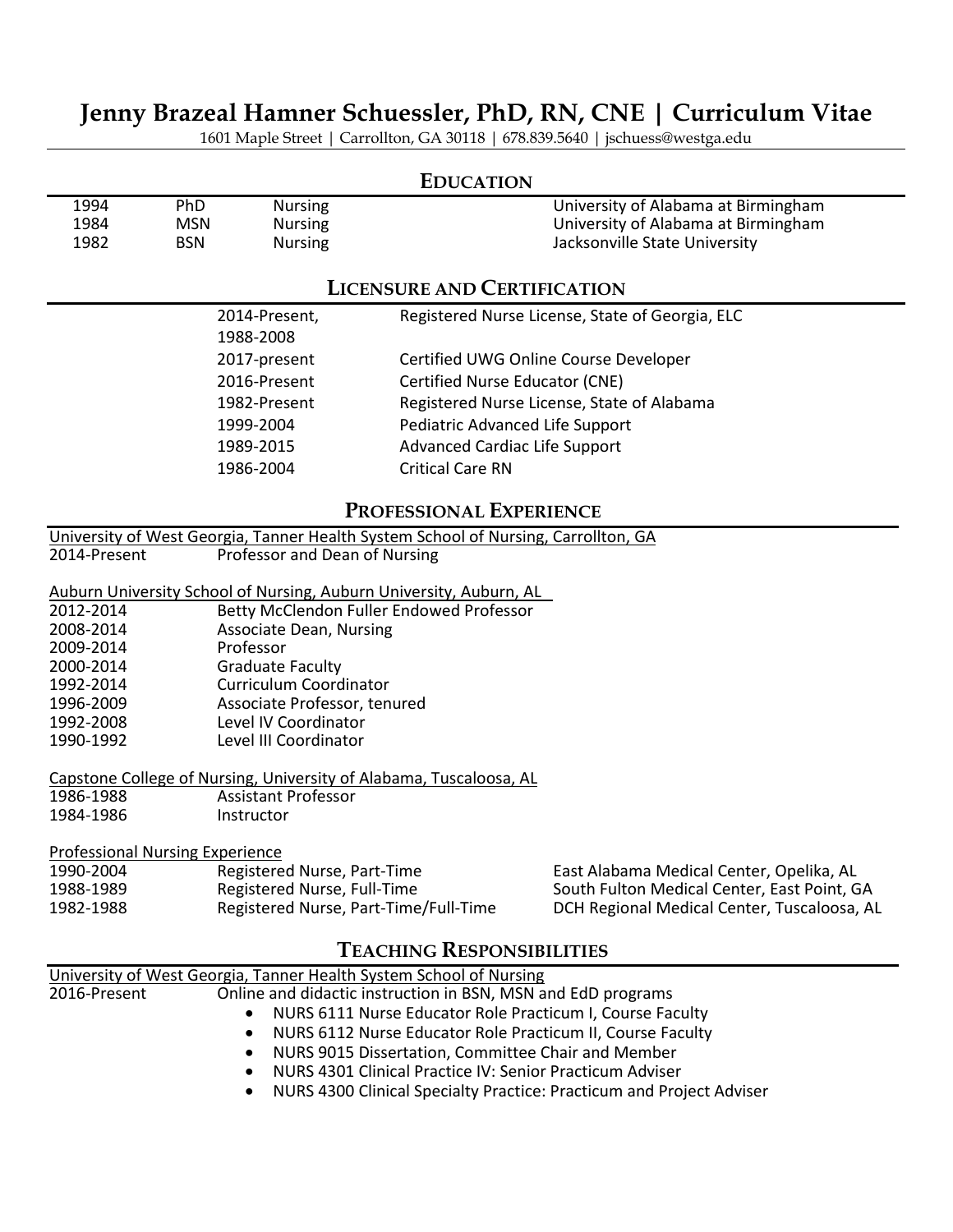| Auburn University School of Nursing     |                                                                                                                                                                                                                                                                                                                                                                                                                                                                                                                                                                                                                                                                                                                                                                                                                                                                                 |  |  |
|-----------------------------------------|---------------------------------------------------------------------------------------------------------------------------------------------------------------------------------------------------------------------------------------------------------------------------------------------------------------------------------------------------------------------------------------------------------------------------------------------------------------------------------------------------------------------------------------------------------------------------------------------------------------------------------------------------------------------------------------------------------------------------------------------------------------------------------------------------------------------------------------------------------------------------------|--|--|
| 2010-2014                               | <b>Major Teaching Responsibilities</b><br>NURS 4230/4231 Professional Nursing Concepts: Chronic Complex and Critical<br>Conditions, Course Leader Fall 2011- Spring 2013<br>NURS 3230/3231 Professional Nursing Concepts: Acute and Commonly Occurring<br>$\bullet$<br>Conditions, New course and website development, Instructor<br>NURS 4900 Interprofessional Education Elective, Course development, Instructor<br>$\bullet$                                                                                                                                                                                                                                                                                                                                                                                                                                                |  |  |
| 2000-2010                               | <b>Major Teaching Responsibilities</b><br>NURS 4910/4911 Professional Nursing Concepts IV Senior Seminar/Preceptorship<br>NURS 4740/4741 Professional Nursing Concepts III Critical Care/Advanced Med/Surg<br>$\bullet$<br>NURS 4880/4881 Accelerated Professional Nursing Concepts III Critical<br>$\bullet$<br>Care/Advanced Med/Surg<br>NURS 3720/3721 Professional Nursing Concepts II Med/Surg Across the Lifespan<br>$\bullet$<br>NURS 3880/3881 Accelerated Professional Nursing Concepts II Med/Surg Across the<br>Lifespan<br>NURS 7990 Research and Thesis<br>$\bullet$<br>NURS 3710 Professional Nursing Concepts I: Foundational Concepts<br>$\bullet$<br>NURS 7910 CNS Practicum in Education<br>$\bullet$<br>NURS 7310 Theoretical Foundations for Teaching & Learning: Nursing Theory<br>$\bullet$<br><b>NURS 7120 Applied Clinical Concepts II</b><br>$\bullet$ |  |  |
| 1990-2000                               | <b>Major Teaching Responsibilities</b><br><b>NUR 410 Basic Concepts</b><br>$\bullet$<br><b>NUR 411 Primary Prevention I</b><br>$\bullet$<br><b>NUR 412 Primary Prevention II</b><br>$\bullet$<br>NUR 420 Advanced Concepts in Primary Prevention, Course Leader<br>$\bullet$<br>NUR 460 Nursing Concepts IV, Course Leader<br>$\bullet$<br>NUR 401 Transition to Professional Nursing<br>$\bullet$<br>NUR 491 Special Study in Med/Surg Nursing, Course Leader<br>$\bullet$<br>NUR 302 Dimensions of Professional Nursing<br>$\bullet$<br><b>NUR 312 Nursing Concepts III</b><br>$\bullet$<br>NUR 311 Nursing Concepts II, Course Leader<br>NUR 303 Health Assessment<br>$\bullet$<br>NUR 310 Nursing Concepts I, Course Leader                                                                                                                                                 |  |  |
| <b>Graduate and Honors Student Work</b> |                                                                                                                                                                                                                                                                                                                                                                                                                                                                                                                                                                                                                                                                                                                                                                                                                                                                                 |  |  |
| 2017                                    | Duah, O. Integrating Clinical Concepts into the Clinical Learning Experience. MSN in Nursing,<br>University of West Georgia. Graduated spring 2017; role: Capstone project advisor.                                                                                                                                                                                                                                                                                                                                                                                                                                                                                                                                                                                                                                                                                             |  |  |
| 2017                                    | Morgan, K. Annual Skills Fair to Improve Nurse Competency. MSN in Nursing, University of<br>West Georgia. Graduated spring 2017; role: Capstone project advisor.                                                                                                                                                                                                                                                                                                                                                                                                                                                                                                                                                                                                                                                                                                                |  |  |
| 2017                                    | Pugsley, L. Interprofessional Collaboration in First-Year BSN Nursing Students. MSN in<br>Nursing, University of West Georgia. Graduated spring 2017, role: Capstone project advisor.                                                                                                                                                                                                                                                                                                                                                                                                                                                                                                                                                                                                                                                                                           |  |  |
| 2011                                    | Rosser, C. An Exploration of Cleft Lip and Palate: Current Trends and Issues. BSN, Auburn<br>University, Graduated Spring 2011; role: Capstone Project Chair.                                                                                                                                                                                                                                                                                                                                                                                                                                                                                                                                                                                                                                                                                                                   |  |  |
| 2010                                    | Terry, J. Orthostatic Hypotension Assessment in Management of Fall Risk in Hospitalized<br>Elderly. MSN Auburn University/Auburn University-Montgomery, Graduated Spring 2015;<br>role: Evidence-based project chair.                                                                                                                                                                                                                                                                                                                                                                                                                                                                                                                                                                                                                                                           |  |  |
| 2010                                    | Phillips, P. The Effectiveness of an Educational Intervention on Knowledge, Compliance, and<br>Quality of Life After Heart Transplantation. MSN Auburn University/Auburn University-                                                                                                                                                                                                                                                                                                                                                                                                                                                                                                                                                                                                                                                                                            |  |  |

Montgomery, Graduated Spring 2010; role: Thesis committee chair.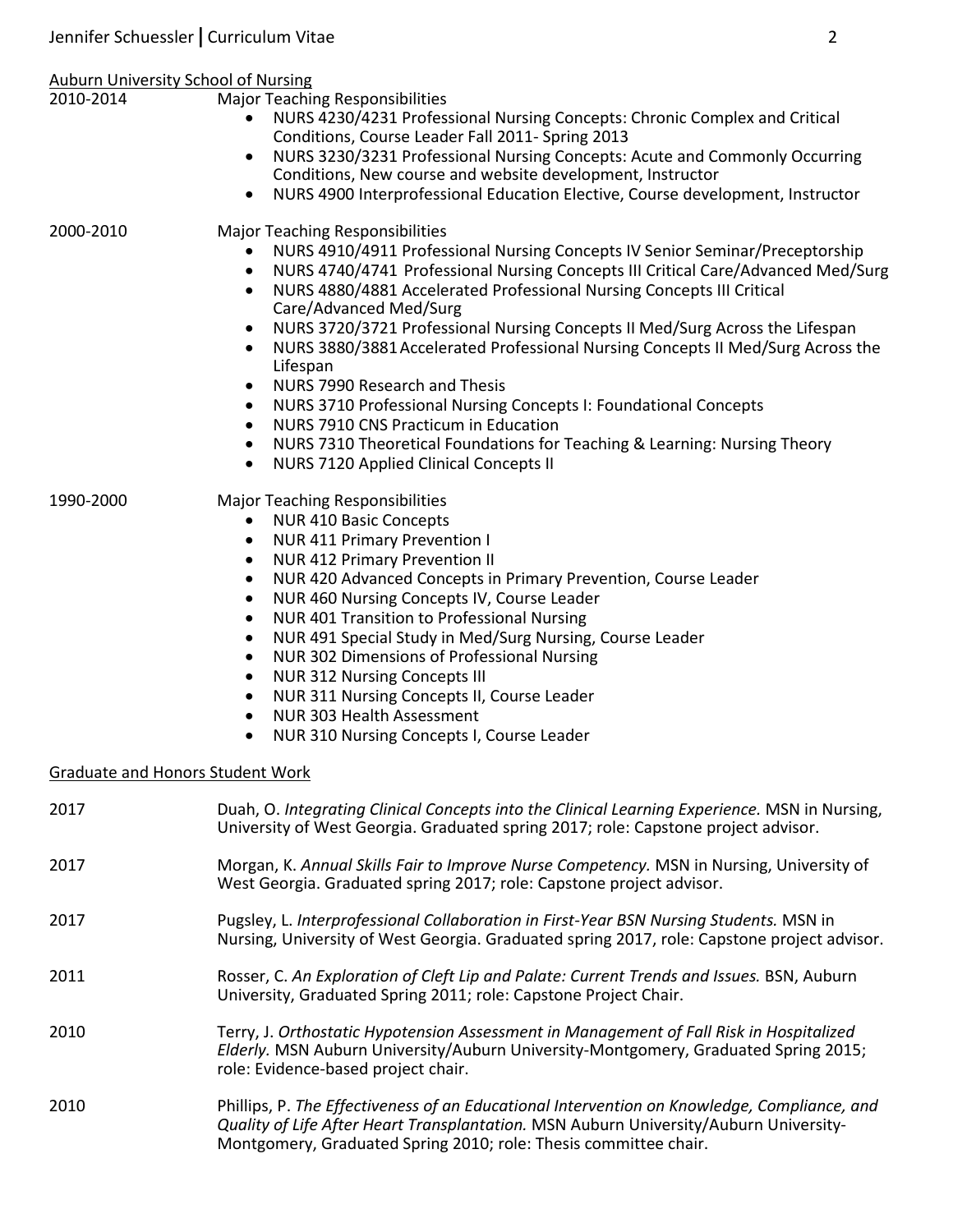2008 Brandon, A. *The Effects of an Advanced Practice-Led Telephone-Based Intervention on Hospital Admissions, Quality of Life, and Self-Care Behaviors of Left Heart Failure Patients.*  MSN Auburn University/Auburn University-Montgomery, Graduated Summer, 2008; role: Thesis committee chair.

#### Dissertation Committee Work

| 2019 | Ragsdale, M. The Impact of Simulation and Senior Practicum on Graduating Senior Nursing<br>Student's Readiness for Practice. EdD, University of West Georgia, Fall 2019; role: committee<br>chair                                        |
|------|------------------------------------------------------------------------------------------------------------------------------------------------------------------------------------------------------------------------------------------|
| 2019 | Phillips, L. Succession Planning in Nursing Education: A Qualitative Descriptive Study. EdD,<br>University of West Georgia, Graduated Spring 2019; role: committee chair                                                                 |
| 2016 | Barbour, C. The Flipped Classroom Method: Exploration of Nurse Educators' Perspectives<br>Using Q-Methodology. EdD, University of West Georgia, Graduated Fall 2016; role:<br>committee member.                                          |
| 2015 | Carter, J. Unfolding Case Study Effectiveness on Nursing Students' Level of Knowledge and<br>Critical Thinking Skills as Evidenced by Exam Performance. EdD, University of West Georgia,<br>Graduated Fall 2015; role: committee member. |

## **PUBLICATIONS**

*Active in contributing to nursing knowledge through research and publications since 1986. Refereed publications are presented in categories of: 1) publications related to the scholarship of teaching/learning, 2) Research/data based publications and 3) practice/service publications.* 

## **Refereed Journal Articles and Refereed Book Chapters**

#### **Scholarship of Teaching/Learning**

*Publications reflect expertise in innovative curricular approaches, curriculum development and evaluation as well as faculty development.*

- Barbour, C., and **Schuessler, J.B.** (2019). A preliminary framework to guide implementation of the flipped classroom method in nursing education. *Nurse Education in Practice.(34), p.36-42, d*oi: 10.1016/j.nepr.2018.11.001
- Mason-Barber, L. & **Schuessler, J.B.** (2018). Standardized patient simulation for a graduate nursing program. *Journal for Nurse Practitioners. 14,1, e5-e11.*
- Wise, D., **Schuessler, J.B.,** Cody, L., & Davison, D. (2017). Lessons learned designing and implementing a missionfocused study abroad course. *The International Journal of Studies in Nursing, 2*(1), 23-30. doi:10.20849/ijsn.v2i1.156
- Hunt, C.W., Pope W.S., & **Schuessler, J.B.** (2016). Integrating mental health nursing in a baccalaureate curriculum. In *Innovations in Nursing Education: Building the Future of Nursing* (vol. 3), L. Caputi, Ed., Baltimore, MD: Wolters Kluwer
- Patterson, L.D., Crager, J.M., Farmer, A., Epps, C.D., & **Schuessler, J.B.** (2016). A strategy to ensure faculty engagement when assessing a concept-based curriculum. *Journal of Nursing Education, 55,* 467-470.
- Thomas, V., & **Schuessler, J.B.** (2016). Using innovative teaching strategies to improve outcomes in a pharmacology course. *Nursing Education Perspectives, 37*(3), 174-176.
- Gore, T., & **Schuessler, J.B.** (2016). Simulation policy development. *Clinical Simulation in Nursing.*  doi:101016/j.ecns.2012.04.005
- Sanderson, B.K., Carter, M., & **Schuessler, J.B.** (2012). Writing for publication: Faculty development initiative using social learning theory. *Nurse Educator, 37*, 206-210.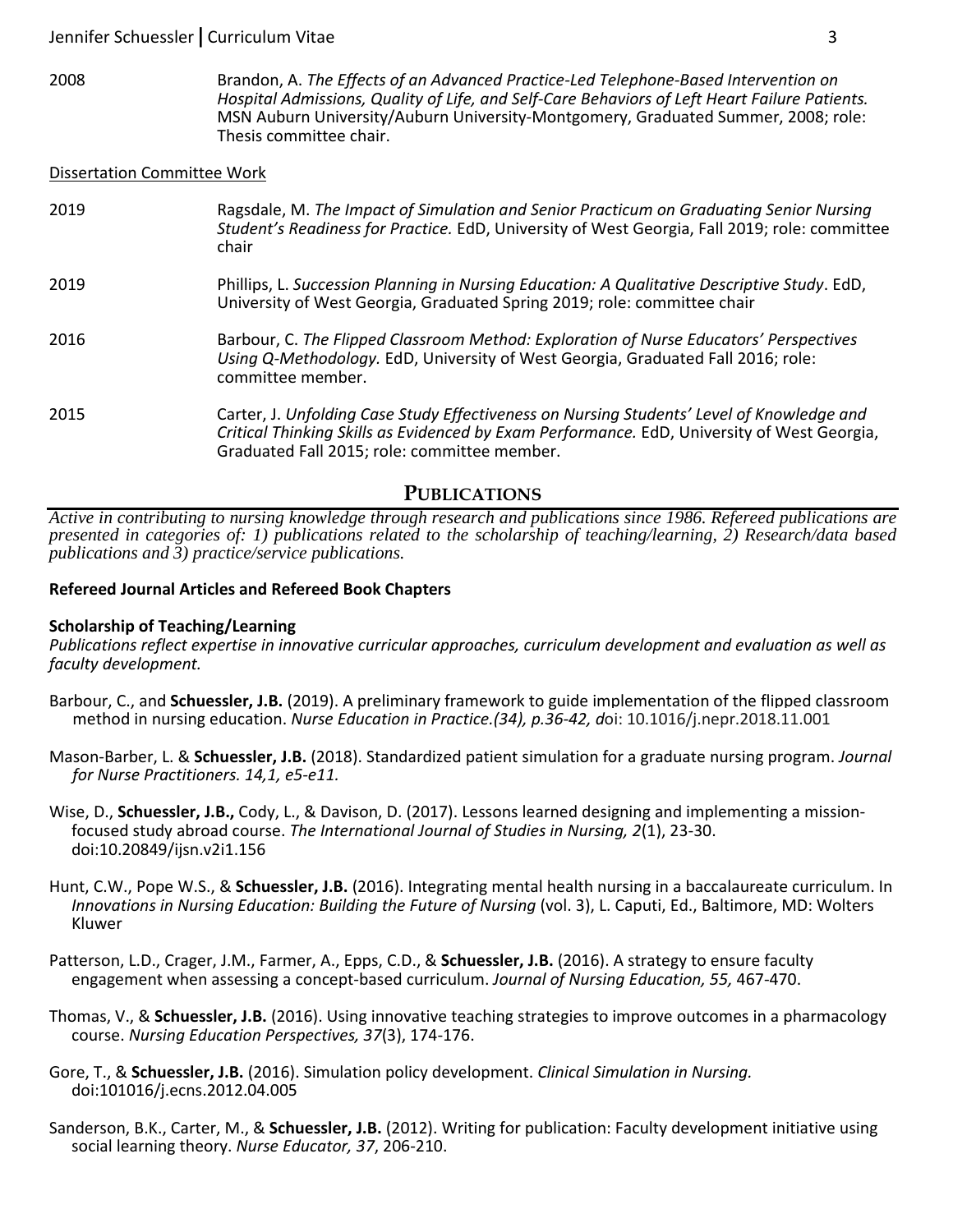- **Hamner, J.B.**, Pattillo, R., Faulk, D., Lazenby, R., & Wilder, B. (2008). Collaborative change: An interdependent model of nursing education. *Southern Online Journal of Nursing Research, 8*(1). Available online: http://snrs.org/publications/SOJNR\_articles2/Vol08Num01Art05.html
- Smith, C., & **Hamner, J.B.** (2008). Integrating pediatric nursing into the baccalaureate curriculum. *Journal of Nursing Education, 47,* 236-239.
- **Hamner, J.B.**, & Bentley, R. (2007). Lessons learned from twelve years of teaching second-degree BSN students. *Nurse Educator, 32*, 126-129.
- Wilder, B., **Hamner, J.B.,** & Ellison, K. (2007). Student perceptions of the impact of double testing. *Nurse Educator, 32,* 6-7.

**Hamner, J.B.**, & Bentler, R. (2003). A systematic evaluation plan that works. *Nurse Educator, 28*, 171-184.

**Hamner, J.B.,** & Wilder, B. (2001). A new curriculum for a new millennium. *Nursing Outlook, 49*, 127-131.

## **Research and Data-Based**

*Published research and data based work reflects areas of expertise: cardiovascular nursing, nursing care of underserved / vulnerable populations and scholarship of teaching.*

- Richter, S.L., & **Schuessler, J.B**. (2019). Nursing faculty experiences and perceptions of online teaching: A descriptive summary. *Teaching and Learning in Nursing, 14 (1), 26-29.* https://doi.org/10.1016/j.teln.2018.09.004
- Mahmoud, R., & **Schuessler, J.B.** (2017). Caring and cultural diversity behaviors of U.S. nursing students on a study abroad program. *Journal of Nursing Applications and Reviews of Research, 7*(2), 29-39.
- **Schuessler, J.B.**, Wilder, B., & Byrd, L.W. (2012). Reflective journaling and development of cultural humility in students. *Nurse Education Perspectives, 33*(2), 96-99.
- Wilder, B., Grandjean, P., **Schuessler, J.B.**, & Hendricks, C. (2011). A physical activity intervention for African American women. *Southern Online Journal of Nursing Research.* Available online: http://snrs.org/publications/SOJNR\_articles2/vol11number 01art06.pdf
- **Hamner, J.B.**, & Wilder, (2010). Prediction and perception of cardiovascular disease of Alabama women in a rural county. *Applied Nursing Research, 23*, 80-85.
- Brandon, A., **Schuessler, J.B.**, Ellison, K., & Lazenby, R. (2009). The effects of an advanced practice, nurse-led telephone intervention on heart failure patient outcomes. *Applied Nursing Research, 22*(4), e1-e7.
- **Hamner, J.B.**, & Wilder, B. (2008). Knowledge and risk of cardiovascular disease in rural Alabama women. *Journal of the American Academy of Nurse Practitioners, 20*, 333-338.
- **Hamner, J.B.** (2005). State of the science: Post-hospitalization nursing interventions in CHF. *Advances in Nursing Science, 20*, 175-190.
- **Hamner, J.B.**, & Ellison, K. (2005). Predictors of readmission in CHF clients. *Heart & Lung, 34*, 231-239.
- **Hamner, J.B.**, Dubois, E.J., & Rice, T. (2005). Predictors of complications associated with closure devices after transfemoral percutaneous coronary procedures. *Critical Care Nurse, 25*(3), 30-36.
- **Hamner, J.B.** (1996). Preliminary testing of a proposition from the Roy Adaptation model. *The Journal of Nursing Scholarship, 28*, 215-220.
- **Hamner, J.B.**, & Stegall, G. (1996). Predictors of complications following sheath removal in patients undergoing percutaneous coronary intervention procedures. *Advanced Practice Nursing Quarterly, 2*(3), 23-30.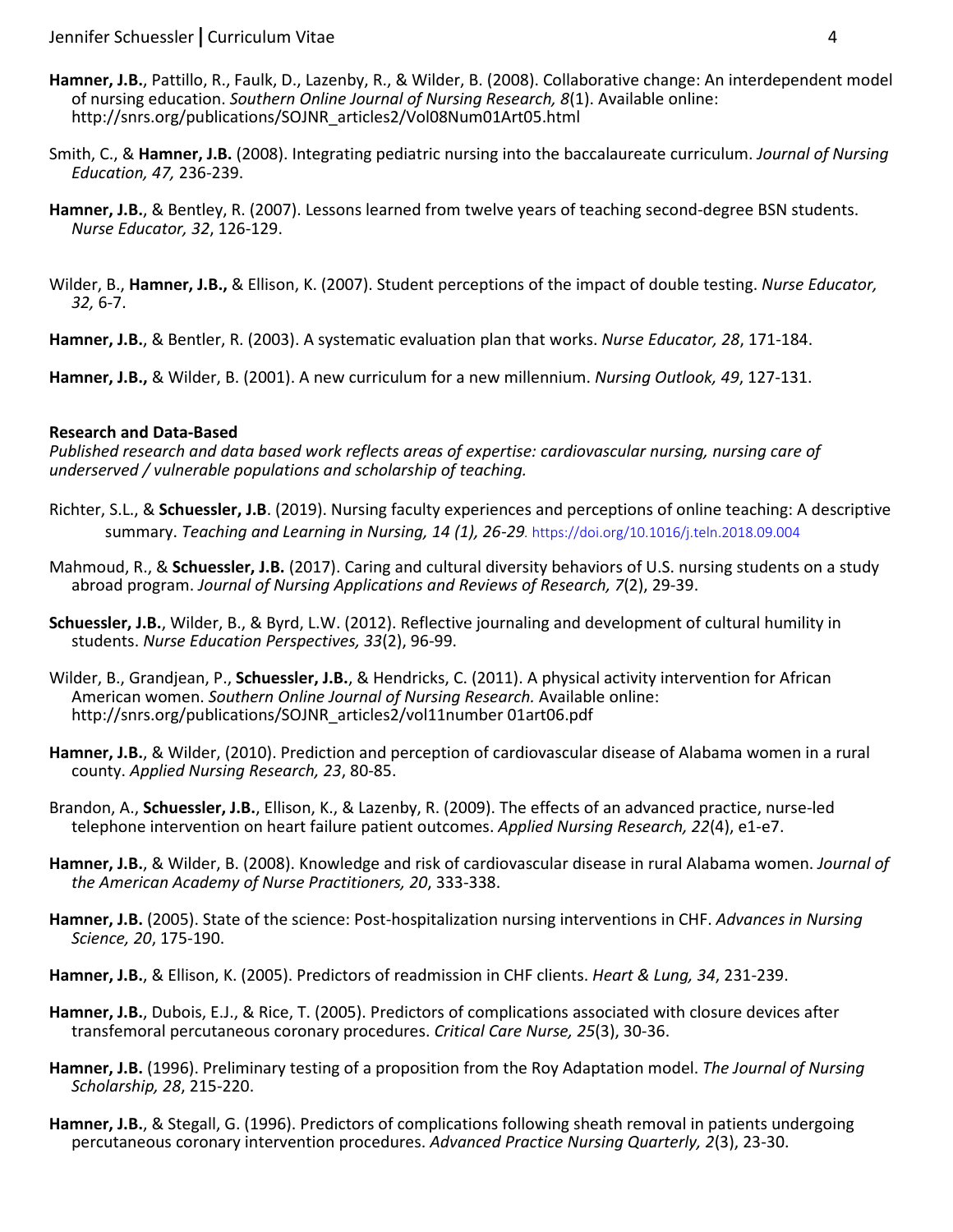#### **Practice/Service**

*Publications in this section center around practice/service projects that focus on underserved/vulnerable populations and critical care nursing.*

- Wilder, B., **Schuessler, J.B.**, Grandjean, P., & Hendricks, C. (2010). Implementing a physical activity program for underserved African American women. *The Journal of the National Black Nurses Association, 21*(3), 16-26.
- **Hamner, J.B.**, Wilder, B., & Byrd, L. (2007). Lessons learned: Integrating a service learning community-based partnership into the professional nursing curriculum. *Nursing Outlook, 55*(2), 106-109.
- **Hamner, J.B.**, Wilder, B., Avery, G., & Byrd, L. (2002). Community-based service learning in the engaged university. *Nursing Outlook, 50*(2), 67-71.
- **Hamner, J.B.** (1995). Challenging diagnosis: Adult respiratory distress syndrome. *Critivcal Care Nurse, 15*(5), 46-51.
- **Hamner, J.B.** (1990). Visitation in the critical care unit: A time for change. *Critical Care Nurse, 10*(1), 48-52.
- **Hamner, J.B.** (1989). Applying the Roy adaptation model to the CCU. *Critical Care Nurse, 9*(3), 51-61.
- Mayo, J., & **Hamner, J.B.** (1987). Intimidated by mechanical ventilators: A novice's guide. *RN, 50*(8), 18-24.

## **GRANTS AND FUNDING**

*Research, and Projects, projects focus on vulnerable populations, the scholarship of teaching/learning, and cardiovascular nursing. Total-\$345,150 (External-\$219,500, Internal-\$125,650)* 

- **Schuessler, J.B.,** Hendricks, C., & Wilder, B. (2013 and 2012). Influenza Vaccination Program for Rural Alabama Public School Children. Funded by HNH Immunizations Inc. Funded outreach (\$6,000-2013; \$22,000- 2012).
- Wilder, B., **Schuessler, J.B**., Hendricks, C., & Byrd, L. (2010). Auburn Housing Authority Community Partnership with Auburn University School Of Nursing. Outreach, expanding the Health and Physical Activity Center. Funded Outreach by AU Office of Outreach. (\$27,500)
- Chaudhury, R. Witt, B., & **Schuessler, J.B**. (2009). Tiger MANE Scholarly Program Development: Multifaceted Approach for Nurse Educators. Funded by Johnson and Johnson, \$20,000.
- Wilder, B., **Hamner, J.B.,** Hendricks, C., & Byrd, L. (2008). Physical Activity and Cardiovascular Disease Risk in Low Income Women. Outreach/research, expanding the Health and Physical Activity Center. Funded outreach by AU Office of Outreach. (\$37,500)
- **Hamner, J.B**., Wilder, B., Hendricks, C., Craig-Schmidt, M., Grandjean, P., & Gropper, S. (2008). Innovative Cardiovascular Disease Intervention for Rural Alabama Women. (\$3,500); Funded by Auburn University's Research Institute for the Study of Diversity's Proposal Writing Grant Program (\$4,500)
- Wilder, B., **Hamner, J.B**., Hendricks, C., Craig-Schmidt, M., Grandjean, P., & Gropper, S. (2008). Impact of a Community Academic Partnership on the Physical Activity/Exercise Among African-American Women. Outreach/research project. Funded by Auburn University's Research Institute for the Study of Diversity's Proposal Writing Grant Program (\$4,500)
- **Hamner, J.B**., Wilder, B., & Byrd, L. (2008). Student reflections of a Community-Based Service Learning Partnership. Completed research, unfunded.
- Pattillo, R., **Hamner, J.B.,** Wilder, B., & Byrd, L. (2006-2008). Health and Physical Activity Center for Auburn Housing Authority Residents. Outreach/research project. Funded by AU Office of Outreach. (\$47,000)
- **Hamner, J.B**., & Wilder, B. (2006). Knowledge and Perceptions of cardiovascular disease risk in rural Alabama women. Completed research, unfunded.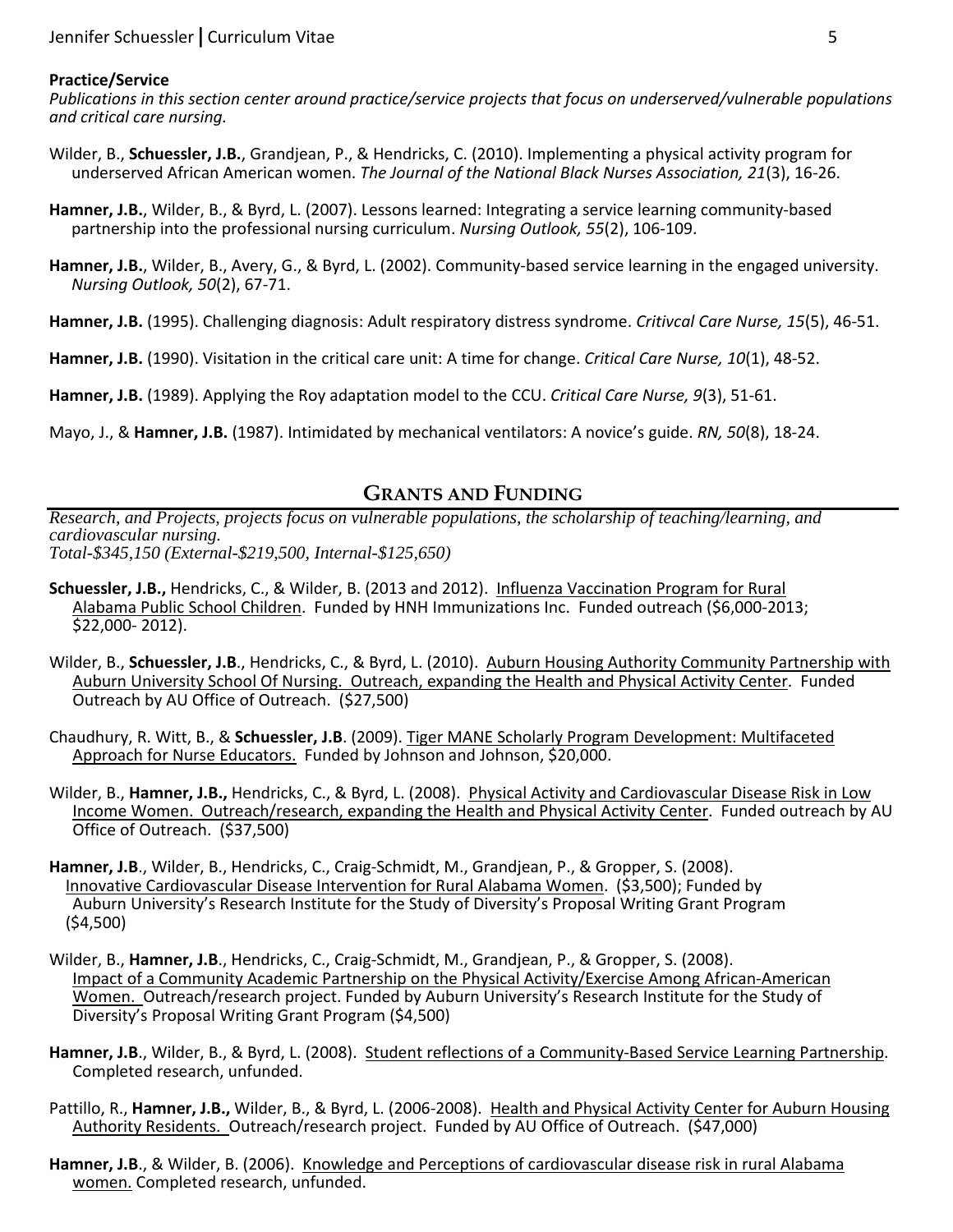- **Hamner, J.B.** (2005). State of the Science: Post-Hospitalization Nursing Interventions in CHF. Completed research, unfunded.
- **Hamner, J.B**., Wilder, B., Byrd, L., & Rowe, J. (2004-2006). Depressive symptoms in low-income single mothers and its effects on their children. Completed outreach/research project. Funded by Hill Crest Foundation. (\$50,000)
- Wilder, B., & **Hamner, J.B.** (2003). Impact of combined individual and group testing on student learning. Completed research, unfunded.
- Holmes, S., & **Hamner, J.B**. (2003). Assessment of critical thinking in baccalaureate nursing students: The impact of a clinical elective. Completed research funded by the University Assessment Committee. (\$650).
- **Hamner, J.B**., Dubois, E., & Rice, T. (2002). Predictors of Closure Device Complications after Transfemoral Percutaneous Coronary Procedures. Completed research. (Funded \$500, AU Office of Research)
- **Hamner, J B.,** & Ellison K. (2002). Predictors of hospital readmission following discharge in congestive heart failure patients. Funded by AUSON (\$1500)
- **Hamner, J.B.,** Wilder, B., Byrd, L., & Krueger, J. (2001). Auburn University nursing and pharmacy students and Auburn Housing Authority residents: Bringing service-learning to life. Leader of a service learning proposal from pharmacy and nursing. Funded outreach by Jesse Ball duPont Foundation (\$127,000).
- **Hamner, J.B**., & Brower, C. B. (2001). Effects of inpatient education and follow-up visits on outcomes in CHF patients. Completed research. Funded by AUSON (\$500)
- **Hamner, J.B**., & Wilder, B. (2000). Preliminary health screening needs assessment and health promotion teaching for residents of Auburn Housing Authority. Funded outreach project, (\$1,500) by AU Partners in Community Service.
- **Hamner, J.B**., & Stegall, G. (1995). Predictors of complications after sheath removal following percutaneous coronary interventional procedures. Funded research (\$500) East Alabama Medical Center, Opelika, Alabama.
- **Hamner, J.B.** (1994). Perceived control over visitation and length of stay in intensive care unit patients. Dissertation, University of Alabama at Birmingham, Birmingham, Alabama. Completed research, unfunded.
- **Hamner, J.B**. (1990). Effects of perceived control over visitation on acute MI patients. Completed research, unfunded.
- **Hamner, J.B.** (1984). Nurse's knowledge regarding initial intervention strategies for monitored ventricular fibrillation. Master's research project. University of Alabama in Birmingham, Birmingham, Alabama. Completed research, unfunded.

## **PRESENTATIONS**

*Refereed presentations are presented in categories of: 1) presentations related to the scholarship of teaching/learning, 2) research/data based presentations and 3) practice/service presentations. As with publications, presentations reflect a national reputation as cardiovascular and vulnerable populations nursing researcher and expertise in the scholarship of teaching/learning.* 

#### **Refereed: National, Regional or State Scholarship of Teaching/Learning**

- Duah, O., **Schuessler, J.B**., & Bryan, J. (November, 2017). *Integrating Concepts into Clinical Learning Experiences: Concept Based Clinical Learning.* American Association of Colleges of Nursing Baccalaureate Education Conference, Atlanta GA. (Poster presented by O. Duah).
- Wise, D., **Schuessler, J.B**, Cody, L., & Davison, D. (April, 2017). *Lessons Learned in Designing and Implementing a Mission Focused Study Abroad Course.* American Association of Colleges of Nursing's Global Alliance for Leadership in Nursing Education and Science Conference, Miami, FL. (Concurrent podium presentation presented by D. Wise).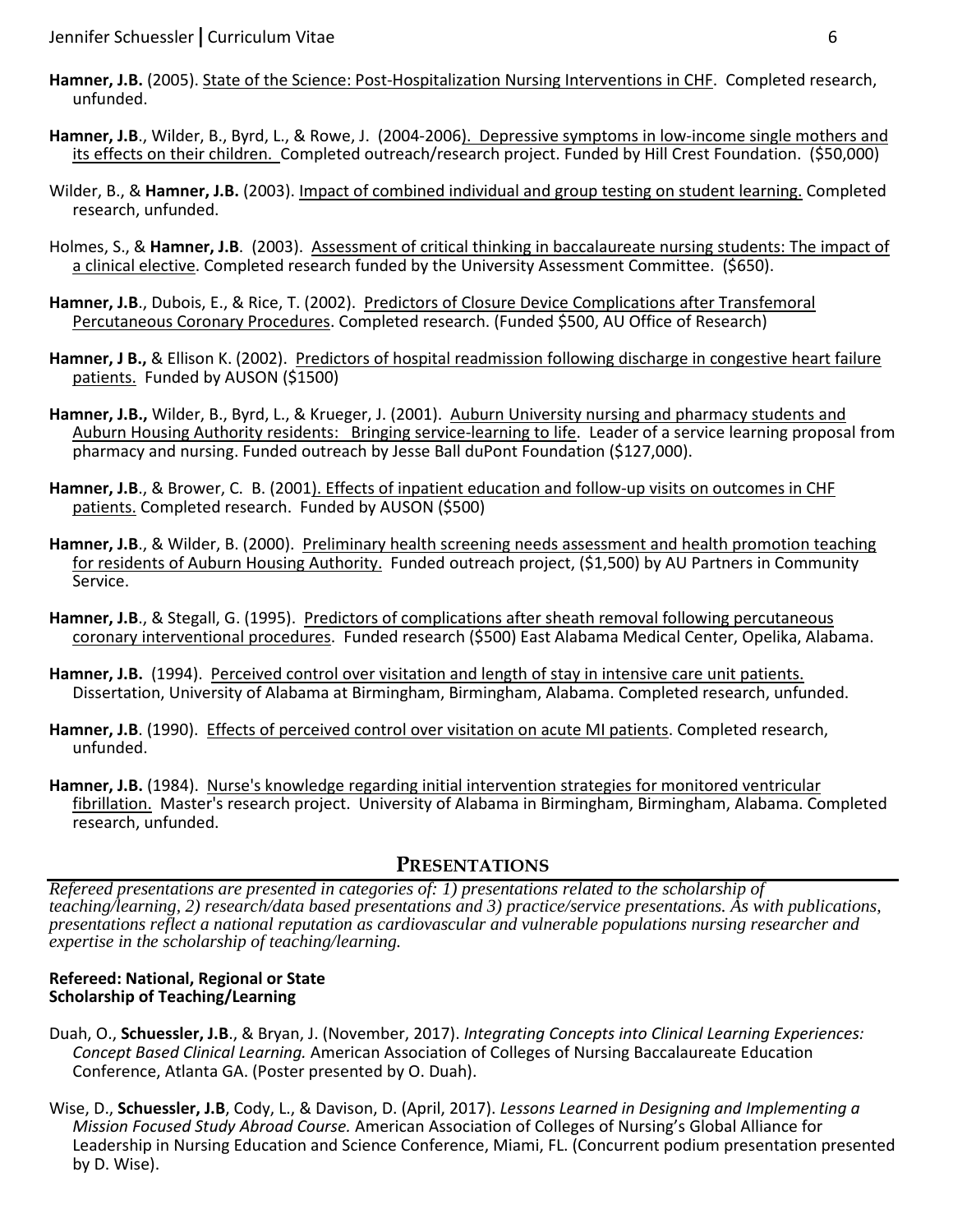- Thomas, V., & **Schuessler, J.B.** (2014). *Innovative Teaching and Use of HESI Tools and Testing to Improve Outcomes in a Nursing Pharmacology Course.* Elevate Outcomes with HESI National Annual Conference, Las Vegas, NV. (Presented by V. Thomas).
- **Schuessler, J.B.**, Hunt, C.W., McMillan, L., Parker, F., & Pope, S. (2013). *Transforming a Baccalaureate Curriculum to Prepare for the Future of Nursing.* The American Association of Colleges for Nursing Annual Baccalaureate Nursing Education Conference. New Orleans, LA. (Podium presentation).
- Stevenson, L., **Schuessler, J.**, Sanderson, B., & Westrick, S. (2013). *Integration of Interprofessional Education Activities Within Existing Pharmacy and Nursing Courses.* AACP Annual Meeting, Pharmacy Education, Chicago, IL. (Presented by L. Stevenson).
- **Schuessler, J.**, & Gore, T. (2013). *A HESI Exam and Remediation Program to Promote Success and Minimize Penalty.*  Elevate Outcomes with HESI, Philadelphia, PA. (Accepted for poster presentation, declined).
- **Schuessler, J.,** Lazenby, R., Morris, A., Hunt, C., McMillan, L., & Rhodes, M. (2010). *Applying the New Essentials to Transform a Baccalaureate Curriculum.* The American Association of Colleges of Nursing Annual Baccalaureate Nursing Education Conference. Orlando, FL. (Poster presentation).
- **Schuessler, J.,** Wilder, B., & Byrd, L. (2008). *The Impact of Journaling on Students' Cultural Humility.* The American Association of Colleges for Nursing Annual Baccalaureate Nursing Education Conference. San Antonio, TX. (Podium presentation).
- **Hamner, J.**, Pattillo, R., Faulk, C., Lazenby, R., & Wilder, B. (2007). *Collaborative Change: An Interdependent Model of Nursing Education.* The American Association of Colleges of Nursing Annual Baccalaureate Nursing Education Conference, New Orleans, LA. (Podium presentation).
- Bentley, R., & **Hamner, J.** (2006). *Learning from Experience: Twelve Years with 2nd Degree BSN Students.* Drexel University's National Conference on 2<sup>nd</sup> Degree BSN Education, Philadelphia, PA. (Presented by R. Bentley).
- **Hamner, J.**, & Wilder, B. (2001). *A New Curriculum for a New Millennium.* American Association of Colleges of Nursing Baccalaureate Education Conference, Washington, DC. (Poster presentation).
- **Hamner, J.** (1986). *Computer Implementation: Getting Started.* Southern Regional Education Board's Computer Technology in Nursing Workshop, Birmingham, AL. (Panel discussion).

## **Research/Data-Based**

- Sanderson, B., **Schuessler, J.,** Wilder, B., & Hendricks, C. (2014). *Childhood Obesity and Kid-Check School Screenings in Rural Alabama.* Southern Nursing Research Society, San Antonio, TX. (Accepted, not presented due to weather, by B. Sanderson).
- Wilder, B., **Schuessler, J.**, Hendricks, C., & Grandjean, P. (2011). *Lessons Learned: Implementing a Physical Activity Program for Underserved African-American Women.* Lifetime of Learning: Poverty, Natural Disaster, and Community-University Partnerships, Montevallo, AL. (Podium presentation presented by C. Hendricks).
- Wilder, B., **Schuessler, J.,** Hendricks, C., & Grandjean, P. (2010). *Promoting Wellness in Underserved African-American Women.* National Outreach Scholarship Conference, North Carolina State University, Raleigh, NC. (Poster presentation presented by B. Wilder).
- Wilder, B., Grandjean, P., **Schuessler, J.** & Hendricks, C. (2009). *Efficacy of Multidisciplinary Community-Based Exercise Program.* Third Annual Health Disparities Conference, New Orleans, LA. (Poster presentation) presented by B. Wilder).
- Brandon, A., & **Schuessler, J.** (2009). *The Effects of an Advanced Practice Nurse-Led Telephone Intervention on Heart Failure Patient Outcomes.* National Association of Clinical Nurse Specialists National Conference. (Poster presentation).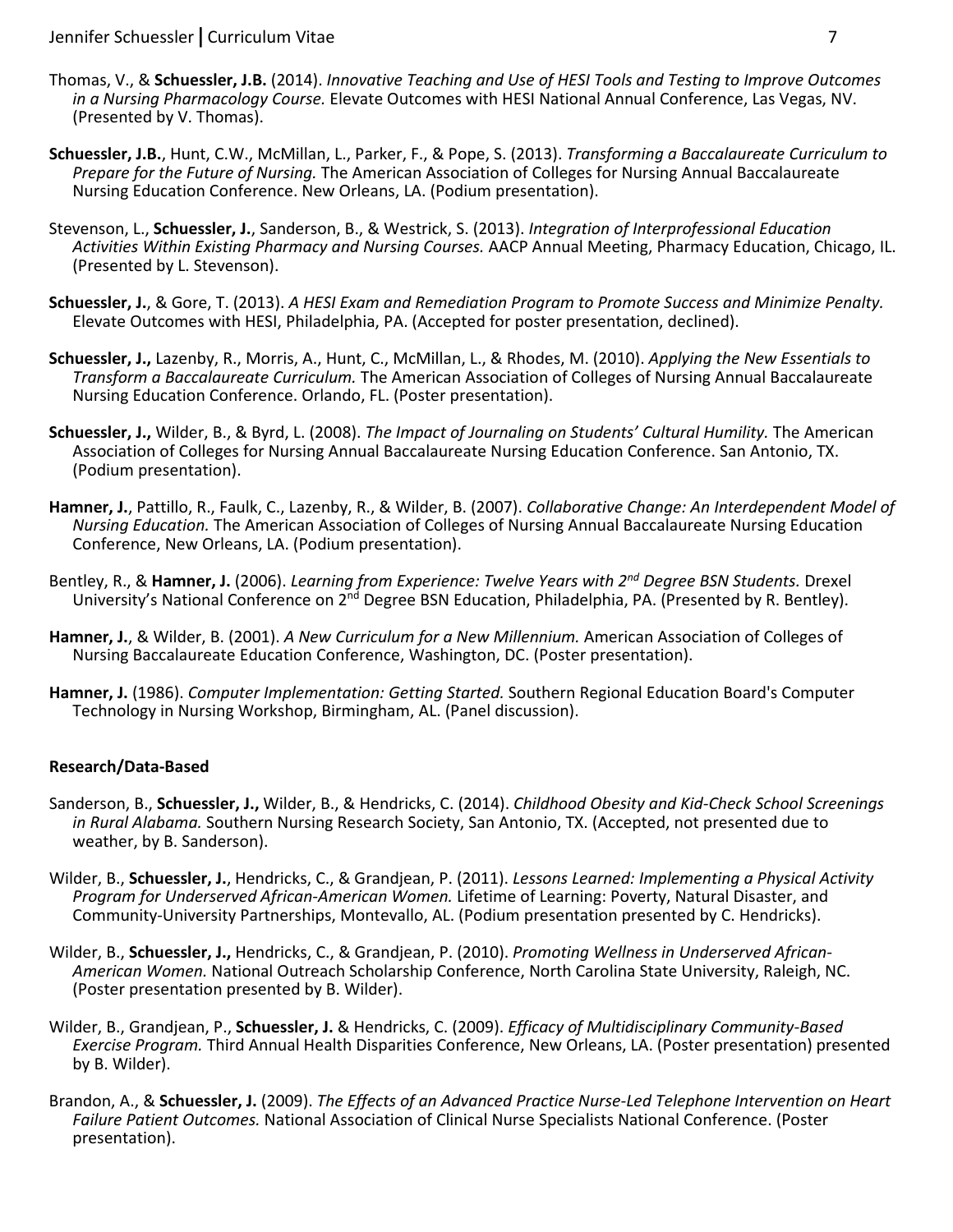- **Hamner, J.,** & Wilder, B. (2008). *Perception and Prediction of Cardiovascular Disease in Rural Alabama Women.*  Drexel University Annual Women's Health Conference, Atlantic City, NJ. (Podium presentation).
- **Hamner, J.,** & Wilder, B. (2008). *Knowledge and Risk of Cardiovascular Disease in Rural Alabama Women.* Annual Conference of the Southern Nursing Research Society, Birmingham, AL. (Podium presentation).
- Brandon, A., & **Hamner, J.** (2008). *Answering the Call: An Advance Practice Nurse's Quest to Improve the Care of a Vulnerable, Heart Failure Population.* Annual Conference of the Southern Nursing Research Society, Birmingham, AL. (Podium presentation presented by A. Brandon).
- Wilder, B., **Hamner, J.,** & Ellison, K. (2005). *Students' Perceptions of Double Testing.* Boot Camp and Beyond: Best Practices for Nurse Educators, Albuquerque, NM. (Poster presentation presented by B. Wilder).
- **Hamner, J.,** Dubois, E., & Rice, E. (2005). *Predictors of Closure Device Complications Following Percutaneous Transfemoral Coronary Procedures.* American Association of Critical Care Nurses National Education Conference, New Orleans, LA. (Poster presentation).
- **Hamner, J.,** & Ellison, K. (2003). *Predictors of Readmission in CHF Clients.* Southern Nursing Research Society 17th Annual Conference, Orlando, FL. (Poster presentation).
- **Hamner, J.** (1994). *Perceived Control Over Visitation and Emotional Support in the Critically Ill Patient.* ASNA Conference, Montgomery, AL. (Podium presentation).
- **Hamner, J.**, & Ellison, K. (1990). *Control Over Visitation and Outcomes in MI Patients.* Southern Council on Collegiate Education for Nursing's 10<sup>th</sup> Annual Research Conference, Atlanta, GA. (Podium presentation).

### **Practice/Service**

- Wilder, B., **Schuessler, J.**, Hendricks, C., & Gray, L. (2012). *Wireless Rural Health Screening as Front-Line Obesity Screening.* Outreach Scholarship Symposium: Advancing Transformative Engagement, Alabama Academy of Science 89th Annual Meeting, Tuskegee, AL. (Podium presentation presented by C. Hendricks).
- Wilder, B., **Schuessler, J.**, Hendricks, C., & Gray, L. (2012). *Wireless Rural Health Screening as Front-Line Obesity Screening.* FACES-the Annual Continuing Education Conference of the Alabama State Nurses Association, Montgomery, AL. (Podium presentation presented by C. Hendricks).
- Wilder, B., **Schuessler, J.**, Hendricks, C., & Gray, L. (2012). *Wireless Rural Health Screening as Front-Line Obesity Screening.* Outreach Scholarship Symposium: Advancing Transformative Engagement, Auburn, AL. (Podium presentation presented by C. Hendricks).
- Wilder, B., Grandjean, P., **Schuessler, J.**, & Hendricks, C. (2009). *Impact of Community-Based Exercise Program on African-American Women Living in a Housing Authority.* International Black Nurses Association Annual Meeting, Toronto, Canada. (Podium presentation presented by C. Hendricks).
- Rowe, J., **Hamner, J.**, & Byrd, L. (2006). *Cognitive Group Therapy Intervention for Single, Low-Income, Depressed Mothers.* Annual Conference of International Society of Psychiatric Nurses, Denver, CO. (Poster presentation presented by J. Rowe).
- Wilder, B., **Hamner, J.**, & Byrd, L. (2004). *Health Promotion and Early Detection Activities in an Auburn University School of Nursing Community-Based Clinical Setting.* American Academy of Nurse Practitioners National Conference, New Orleans, LA. (Poster presentation presented by B. Wilder).
- Byrd, L., Wilder, B., & **Hamner, J.** (2003). *Developing an Academic Community-Based Health Services Partnership.*  American Public Health Association National Conference, San Francisco, CA. (Poster presentation presented by B. Wilder).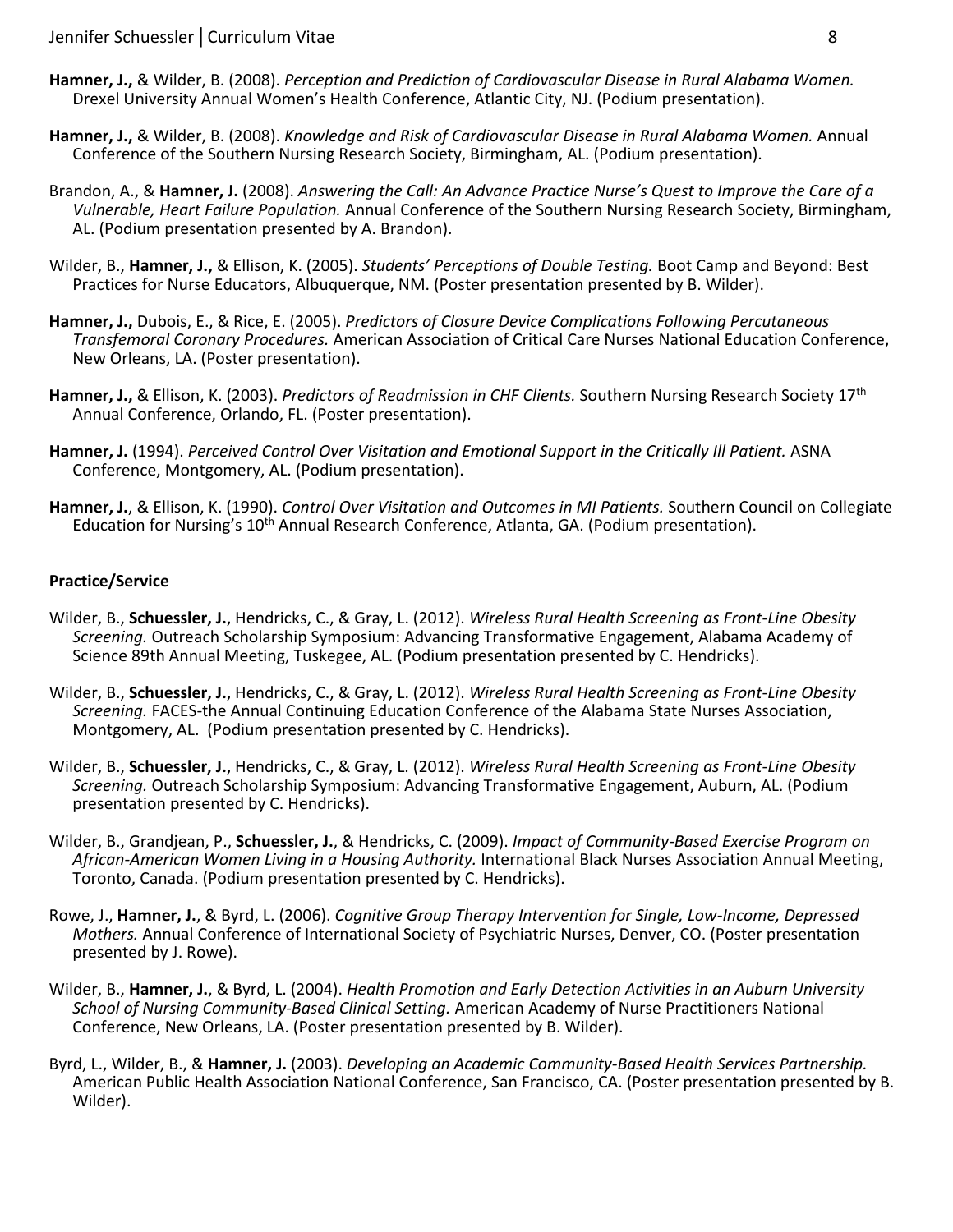#### **Published Research Conference Proceedings**

*Numerous abstracts published in proceedings of national conferences since 1990; the following list includes those from 2008 – 2017. Entire list is available on request.*

- Duah, O., **Schuessler, J.B**., & Bryan, J. (November, 2017). *Integrating Concepts into Clinical Learning Experiences: Concept Based Clinical Learning.* American Association of Colleges of Nursing Baccalaureate Education Conference, Atlanta, GA.
- Wise, D., **Schuessler, J.B**, Cody, L., & Davison, D. (April, 2017). *Lessons learned in designing and implementing a mission-focused study abroad course.* American Association of Colleges of Nursing's (AACN) Global Alliance for Leadership in Nursing Education and Science (GANES) Conference, Miami, FL.
- Thomas, V., & **Schuessler, J.B.** (March, 2014). *Innovative teaching and use of HESI tools and testing to improve outcomes in a nursing pharmacology course*. Elevate Outcomes with HESI National Annual Conference, Las Vegas, NV.
- Sanderson, B., **Schuessler, B.**, Wilder, C., & Hendricks, C. (February, 2014). *Childhood obesity and kid-check school screening in rural Alabama.* Southern Nursing Research Society, San Antonio, TX.
- **Schuessler, J.**, Hunt, C., McMillan, L., Parker, F., & Pope, S. (November, 2013). *Transforming a baccalaureate curriculum to prepare for the future of nursing.* The American Association of Colleges for Nursing Annual Baccalaureate Nursing Education Conference, New Orleans, LA.
- Stevenson, L., **Schuessler, J.**, Sanderson, B., & Westrick, S. (July, 2013). *Integration of interprofessional education activities within existing pharmacy and nursing courses.* AACP Annual Meeting, Pharmacy Education, Chicago, IL.
- **Schuessler, J.**, Lazenby, R., Morris, A., Hunt, C., McMillan, L., & Rhodes, M. (November, 2010). *Applying the new essentials to transform a baccalaureate curriculum.* The American Association of Colleges for Nursing Annual Baccalaureate Nursing Education Conference, Orlando, FL.
- Wilder, B., **Schuessler, J.**, Hendricks, C., & Grandjean, P. (October, 2010). *Promoting wellness in underserved African-American women.* National Outreach Scholarship Conference, North Carolina State University, Raleigh, NC.
- Wilder, B., Grandjean, J., **Schuessler, J.**, & Hendricks, C. (April, 2009). *Efficacy of multidisciplinary community-based exercise program.* Third Annual Health Disparities Conference, New Orleans, LA.
- Wilder, B., Grandjean, J., **Schuessler, J.**, & Hendricks, C. (August, 2009). *Impact of community-based exercise program on African-American women living in a housing authority.* Proceedings of the International Black Nurses Association Annual Meeting, Toronto, Canada.
- Brandon, A., & **Schuessler, J.** (March, 2009). *The effects of an advanced practice nurse-led telephone intervention on heart failure patient outcomes.* Proceedings of the Annual Meeting of the National Association of Clinical Nursing Specialists, St. Louis, MO.
- **Schuessler, J.**, Wilder, B., & Byrd, L. (December, 2008). *The impact of journaling on students' cultural humility.*  Proceedings of the American Association of Colleges of Nursing Annual Baccalaureate Education Conference, San Antonio, TX.
- **Hamner, J.**, & Wilder, B. (February, 2008). *Perception and prediction of cardiovascular disease in rural Alabama women.* Proceedings of Drexel University's Annual Women's Health Conference, Atlantic City, NJ.
- **Hamner, J.**, & Wilder, B. (February, 2008). *Knowledge and risk of cardiovascular disease in rural Alabama women.*  Proceedings of the Annual Conference of the Southern Nursing Research Society, Birmingham, AL.
- Brandon, A., & **Hamner, J.** (February, 2008). *Answering the call: An advance practice nurse's quest to improve the care of a vulnerable, heart failure population.* Proceedings of the Annual Conference of the Southern Nursing Research Society, Birmingham, AL.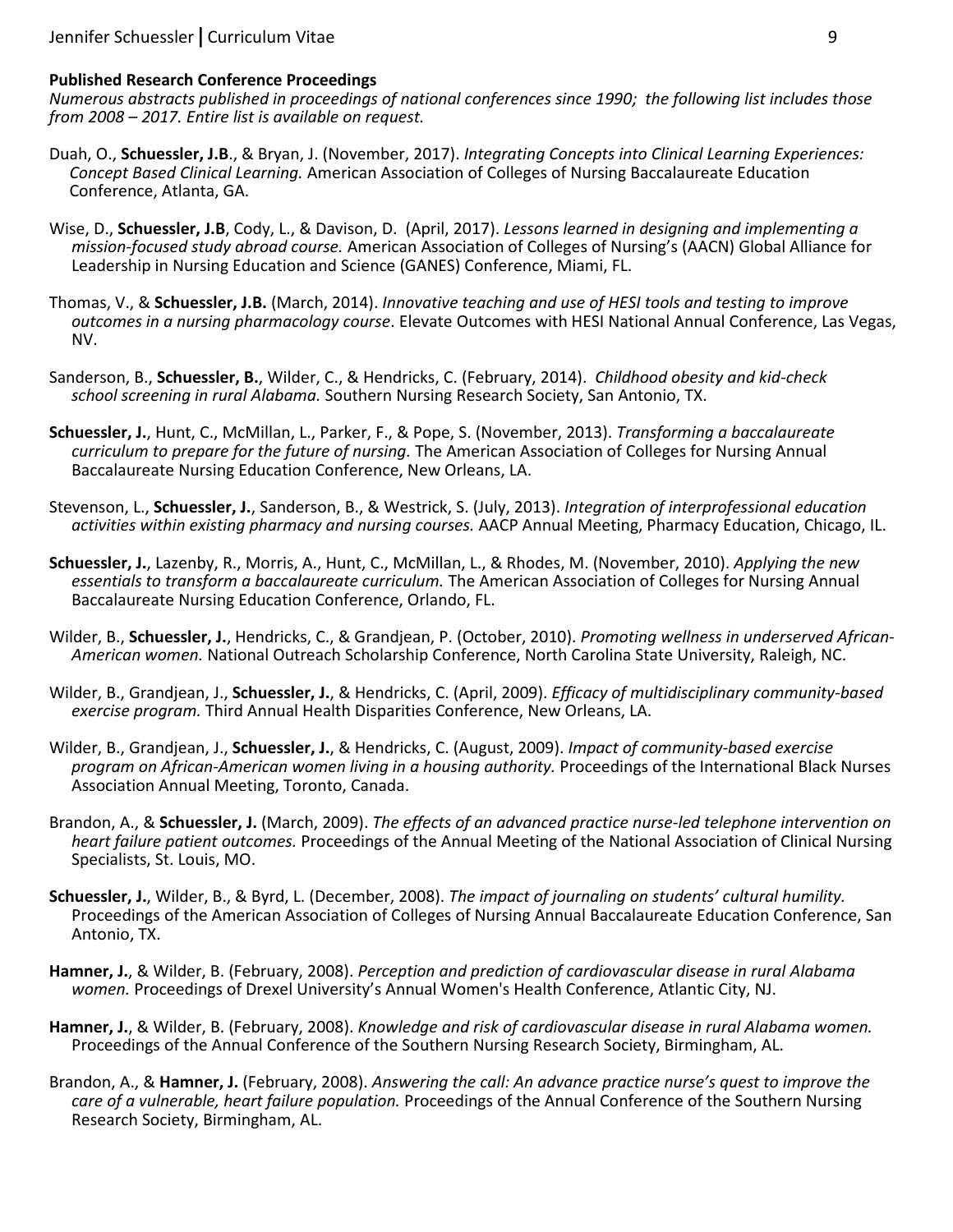## **Invited Presentations: State and Local**

*Numerous invited presentations at state or local level. Full list available on request.*

# **HONORS AND AWARDS**

| 2019-2020    | The Tanner Health System School of Nursing at the University of West Georgia was selected as<br>UWG's nominee for the Board of Regents Outstanding Department or Program award |  |
|--------------|--------------------------------------------------------------------------------------------------------------------------------------------------------------------------------|--|
| 2019-2023    | The Tanner Health System School of Nursing at the University of West Georgia recognized as                                                                                     |  |
|              | Center of Excellence by the National League for Nursing                                                                                                                        |  |
| 2017         | Selected by Nurse.org to contribute to 35 Leaders in Nurse Education Share Their Best Advice for                                                                               |  |
|              | Getting Hired"                                                                                                                                                                 |  |
| 2017         | Daisy Award Nominee, University of West Georgia School of Nursing                                                                                                              |  |
| 2015         | Courage Award, presented by University of West Georgia Risk Management Department                                                                                              |  |
| 2014         | Professor Emeritus, Auburn University                                                                                                                                          |  |
| 2013         | Selected by Auburn University School of Nursing graduate summer 2013 class as Honored Faculty<br>For Pinning                                                                   |  |
| 2012         | Top 100 Nursing Professors in 2012, BSNtoMSNonline.org                                                                                                                         |  |
| 2012         | Betty McClendon Fully Endowed Professor                                                                                                                                        |  |
| 2006         | American Association of Colleges of Nursing Leadership for Academic Nursing Programs fellow                                                                                    |  |
| 2002         | American Association of Critical Care Nurses Excellence in Education Award                                                                                                     |  |
| 1997         | Undergraduate Teaching Excellence Award, nominated by students, awarded by Auburn Alumni<br>Association                                                                        |  |
| 1995         | Faculty Member of the Year, Auburn University School of Nursing, elected by students                                                                                           |  |
| 1982         | Graduated magna cum laude, Jacksonville State University                                                                                                                       |  |
| 1981-1982    | Awarded Virginia P. Almon Scholarship for Senior Nursing Students with the highest overall GPA,                                                                                |  |
|              | Jacksonville State University                                                                                                                                                  |  |
| 1981         | Initiated into Sigma Theta Tau - Zeta Zi Chapter, Jacksonville State University                                                                                                |  |
|              | PROFESSIONAL SERVICE AND AFFILIATIONS                                                                                                                                          |  |
| 2019-present | AACN Essentials of Nursing Education Revision Task Force                                                                                                                       |  |
| 2014-present | Academic Affairs Colleges of Nursing (AACON)/ Georgia Association of Nursing Deans and Directors                                                                               |  |
|              | (GANDD)                                                                                                                                                                        |  |
|              | 2018-present: AACON Chair                                                                                                                                                      |  |
|              | 2015-present: Chair, AACON By-Laws Committee                                                                                                                                   |  |
| 2016-2018    | March of Dimes, Georgia Nurse of the Year Event                                                                                                                                |  |
|              | Co-chair 2016                                                                                                                                                                  |  |
|              | <b>Chair 2017</b>                                                                                                                                                              |  |
| 2016-2018    | Board of Directors Council on Collegiate Education for Nursing, Southern Regional Education                                                                                    |  |
|              | Research Committee Liaison                                                                                                                                                     |  |
| 2016-present | Affiliated with Pi Nu Chapter, Sigma Theta Tau International                                                                                                                   |  |
| 2014-present | Georgia State Nurses' Association/American Nurses Association                                                                                                                  |  |
| 2014-present | Georgia Association of Nursing Deans and Directors (GANDD)                                                                                                                     |  |
| 2014-present | <b>National League for Nursing</b>                                                                                                                                             |  |
| 2001-2004    | National League for Nursing, Alabama League for Nursing                                                                                                                        |  |
| 1992-1993    | Secretary, ALN's Council of Deans, Directors, and Chairpersons of Schools of Nursing                                                                                           |  |
| 1986-present | <b>American Association of Critical Care Nurses</b>                                                                                                                            |  |
|              | 1986-1987<br>President-elect, Greater Tuscaloosa Chapter                                                                                                                       |  |
|              | 1987-1988<br>President, Greater Tuscaloosa Chapter                                                                                                                             |  |
|              | 1988-1989<br>Greater Atlanta Chapter                                                                                                                                           |  |
|              | Heart of Dixie Chapter<br>1990-1996                                                                                                                                            |  |
| 1986-2014    | Alabama State Nurses' Association/American Nurses' Association                                                                                                                 |  |
|              | 1994<br>Voting Delegate, ASNA State Convention                                                                                                                                 |  |
|              | 1986-1986<br>Member, Public Relations Committee                                                                                                                                |  |
|              | 1985-1986<br>Member, State Nurse Day Committee                                                                                                                                 |  |
| 1984-1994    | National League for Nursing, Alabama League for Nursing                                                                                                                        |  |
|              |                                                                                                                                                                                |  |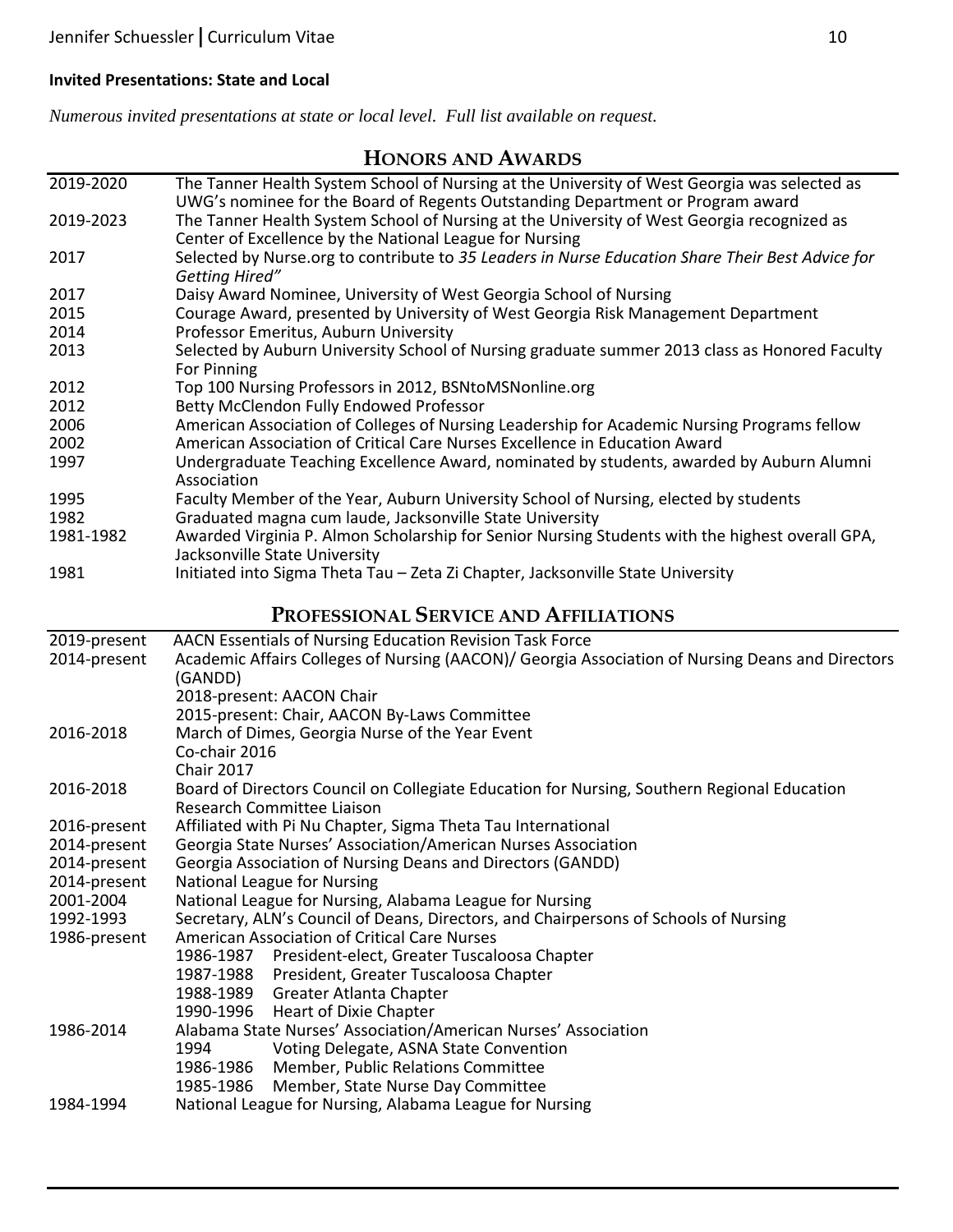## **ADMINISTRATIVE RESPONSIBILITIES**

|              | Administrative Responsibilities for the Tanner Health System School of Nursing, University of West Georgia |
|--------------|------------------------------------------------------------------------------------------------------------|
| 2014-Present | Nursing Dean's Advisory Council Chair                                                                      |
| 2014-Present | Faculty/Staff Committee as a Whole Chair                                                                   |
| 2014-Present | Community of Advisors and Dean's Think Tank Founder and Chair                                              |
| 2014-Present | <b>SON Development Council</b>                                                                             |
| 2014-Present | THS/THSSON Academic-Practice Partnership Advisory Council, Chair                                           |
| 2018-present | <b>DNP Task Force</b>                                                                                      |
| 2015-2017    | NFLP Ad hoc Task Force                                                                                     |
| 2015-2016    | Ad hoc Health Care Options Task Forces (RT, IT) Chair                                                      |
| 2015-Present | <b>Faculty Search Committee</b>                                                                            |
| 2014-2016    | West Georgia Technical College SON Advisory Committee                                                      |
| 2014-2015    | Ad hoc Strategic Plan Committee, Chair                                                                     |
| 2014-2015    | Ad hoc Total Plan for Evaluation Revision Committee, Chair                                                 |
| 2014-2015    | SON Workload Policy Revision Committee                                                                     |
|              |                                                                                                            |
|              | Administrative Responsibilities for the University of West Georgia                                         |
| 2018-present | University System of Georgia General Education Redesign Committee                                          |
| 2017-present | President's Cabinet                                                                                        |
| 2014-Present | Deans Advisory Council, Administrative Council                                                             |
| 2014-Present | President's Administrative Council                                                                         |
| 2019         | University System of Georgia Nursing Summit co-chair                                                       |
| 2016-2017    | College of Arts and Humanities Internal Dean Search Committee, Chair                                       |
| 2016         | Chief of Police Search Committee                                                                           |
| 2015-2016    | College of Science and Math Dean Search Committee, Chair                                                   |
| 2014-2018    | Newnan Group                                                                                               |
| 2014-2017    | <b>Innovation Squad</b>                                                                                    |
| 2014-2016    | Ad hoc Health Career Initiatives Committee                                                                 |
| 2014-2015    | Ad hoc task force, pre-requisites to anatomy and physiology                                                |
|              |                                                                                                            |

### Administrative Responsibilities for Auburn University School of Nursing

*As assistant/associate dean from 2008-2014, was responsible for the day to day issues around curricula, students and faculty. Made teaching, outreach, service and research assignments, responsible for coordination of classrooms and class schedules, hiring of part-time clinical faculty and coordinating clinical placements of students. Instrumental in long-term strategic planning, budgetary decisions and hiring, development and evaluation of full time faculty.*

Major Auburn University School of Nursing Administrative Responsibilities

| 1992-2014 | Curriculum Committee, Chair                                  |
|-----------|--------------------------------------------------------------|
| 2000-2014 | <b>Evaluation Committee</b>                                  |
| 2000-2001 | Evaluation Committee, Chair                                  |
| 1990-1992 | <b>Evaluation Committee</b>                                  |
| 2006-2014 | Roles in Faculty Development and Evaluation                  |
|           | Numerous formal and informal roles in mentoring              |
|           | and promoting professional development of faculty colleagues |

#### Administrative Responsibilities for Auburn University

*Held administrative responsibility for representing the interests of the SON in many ways at AU. Pertinent specifics are presented here; an extensive list of service/administrative responsibilities are listed under the "Institutional Service" section.*

|           | Major Auburn University Administrative Responsibilities |
|-----------|---------------------------------------------------------|
| בנמר הנחר | Undergraduate Advising Council                          |

| 2010-2013  | <b>Undergraduate Advising Council</b>                          |
|------------|----------------------------------------------------------------|
|            | Chair, 2012-2013, Chair-Elect 2011-2012                        |
| 2010-2014  | Inter-Professional Health Care Disciplines Committee           |
| 2009-2014  | <b>University Assessment Council</b>                           |
| 2013-2014, | <b>Outreach Council</b>                                        |
| 2004-2008  |                                                                |
| 2000-2014  | <b>Academic Affairs</b>                                        |
| 2002-2004  | AU/AUM Curriculum Delivery Committee, Co-Chair                 |
| 2001-2006  | AU/AUM MSN Curriculum and Program Development Committee, Chair |
|            |                                                                |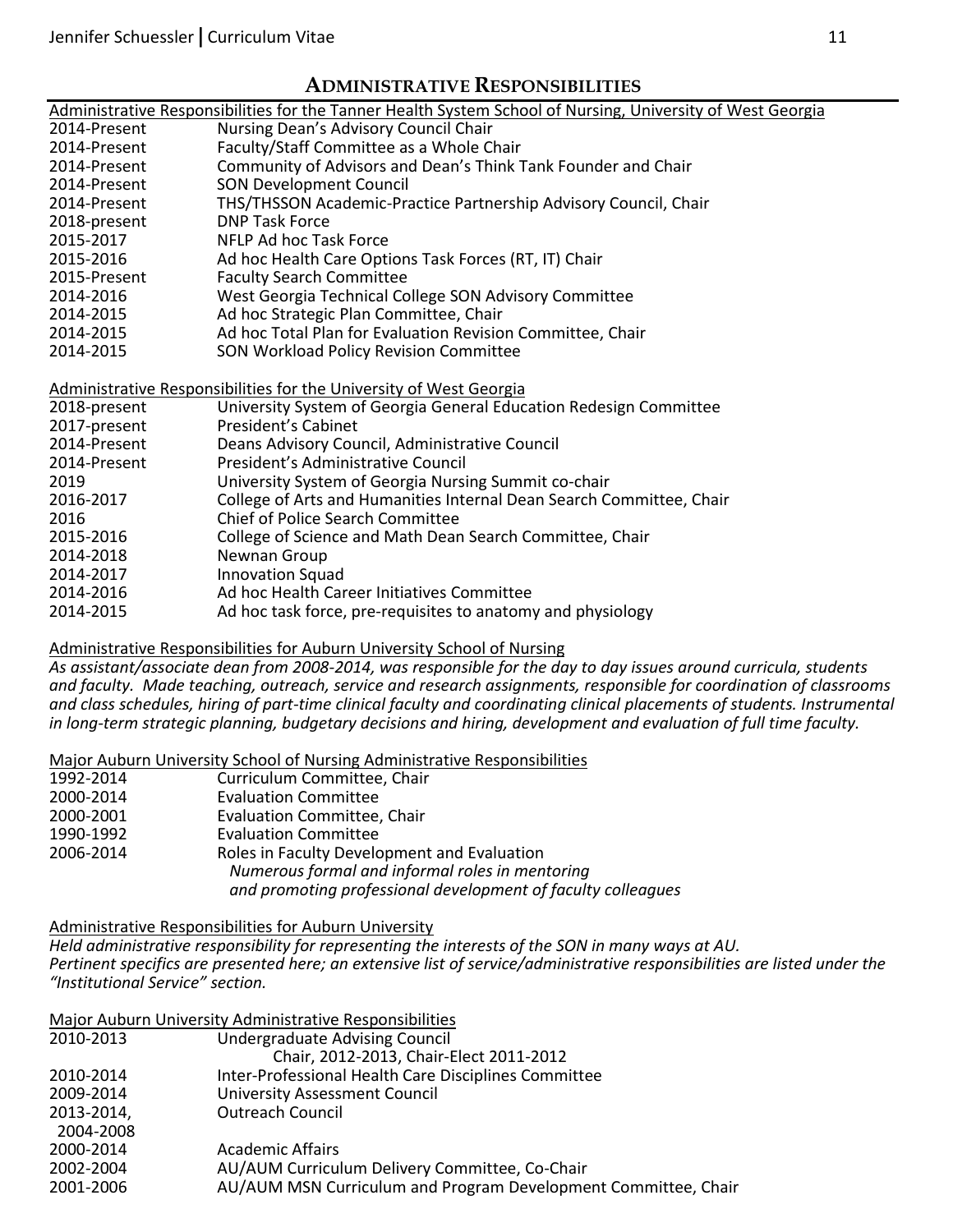# **INSTITUTIONAL SERVICE**

| <b>Auburn University School of Nursing Service</b> |                                                                                      |
|----------------------------------------------------|--------------------------------------------------------------------------------------|
| 2013                                               | Ad hoc Committee on Out of Sequence Fifth Semester Student Policies                  |
| 2013                                               | Ad hoc Committee on Nursing Process in SON Texts                                     |
| 2012                                               | Ad hoc Committee on Integrating Orientation Course into First Semester               |
| 2010                                               | Ad hoc Clinical Evaluation Tool Committee                                            |
| 2007-2014                                          | <b>Research Committee</b>                                                            |
| 2006-2014                                          | <b>MSN Faculty Committee</b>                                                         |
| 2006-2014                                          | <b>MSN Evaluation Committee</b>                                                      |
| 2006                                               | Ad hoc Committee on Clinical Professor Series Recommendations, Chair                 |
| 2004-2006                                          | <b>Faculty Search Committee</b>                                                      |
| 2001-2014                                          | <b>Deans Advisory Committee</b>                                                      |
| 2001-2014                                          | Clinical, Alumni, and Community Advisory Boards                                      |
| 2000-2009                                          | Blue Jean Ball Steering Committee                                                    |
| 1996-2014                                          |                                                                                      |
|                                                    | PNT Committee, Chair from 2000-2006                                                  |
| 1993-1994                                          | Ad hoc Committee on SON Bylaws Revision, Chair                                       |
| 1990                                               | <b>Faculty Search Committee</b>                                                      |
|                                                    |                                                                                      |
| <b>Auburn University Service</b><br>2010-2014      | Pre-Professional Committee of the Alabama Articulation and General Studies Committee |
| 2010-2011                                          | Academic Space Utilization Committee                                                 |
| 2008-2010                                          | AU/AUM Curriculum Development Committee, Co-chair and Member                         |
| 2008                                               | <b>EAMC/AUSON DEU Committee</b>                                                      |
| 2008                                               |                                                                                      |
| 2007-2010                                          | <b>Writing Task Force</b>                                                            |
|                                                    | Academic Program Review Committee                                                    |
| 2007-2008                                          | <b>Budget Advisory Committee</b>                                                     |
| 2007-2008, 2009                                    | Academic Advisor Peer Review Appeals Committee                                       |
| 2006                                               | Graduate Council                                                                     |
| 2006                                               | <b>MSN Director Search Committee</b>                                                 |
| 2006, 2009                                         | Leischuck Presidential Teaching Award Review Committee                               |
| 2005-2010                                          | <b>Creative Research Awards Review Committee</b>                                     |
| 2004-2005                                          | World Food Program Faculty Advisory Committee                                        |
| 2002-2005                                          | Academic Advisors Peer Review Committee                                              |
|                                                    | Chair, 2003-2004                                                                     |
|                                                    | Chair-elect, 2002-2003                                                               |
| 2001-2004                                          | <b>EAMC Research Committee</b>                                                       |
| 2000-2008                                          | Tuskegee Area Health and Education Coalition                                         |
| 2002-2003                                          | Partners Subcommittee, Chair                                                         |
| 2001-2002                                          | <b>Minority Recruitment and Retention Committee</b>                                  |
| 2000-2007                                          | <b>Admissions Committee</b>                                                          |
| 2000-2004                                          | Lee County's Promise: The Alliance for Youth                                         |
| 2000-2003                                          | <b>Assessment Committee</b>                                                          |
| 2001-2002                                          | AU/AUM Educational Advancement for Registered Nurses Curriculum Committee            |
| 2000-2003                                          | <b>SACS Assessment Liaison</b>                                                       |
| 1996-2000                                          | School of Nursing Semester Transition Curriculum Committee                           |
| 1996-2000                                          | <b>University Semester Transition Committee</b>                                      |
| 1995-1996                                          | AU/AUM School of Nursing Consolidation Committee, Co-chair                           |
| 1995                                               | Ad hoc Committee on Quality Indicators                                               |
| 1994-1997                                          | Curriculum Committee, School of Pharmacy                                             |
| 1994-1995                                          | Ad hoc Committee on Faculty Practice Policy                                          |
| 1993-1994                                          | Search Committee, Provost and Vice President for Outreach                            |
| 1993-1994                                          | Ad hoc Committee on SON Oral Communication Requirements, Chair                       |
| 1992-2001                                          | Curriculum Committee                                                                 |
|                                                    | Voting member, 1995-2001                                                             |
|                                                    | Ex-officio member, 1992-1995                                                         |
| 1991-1992                                          | Principle Undergraduate Study Committee on Undergraduate Education, SACS Self-Study: |
|                                                    | Sub-Committee on Undergraduate Instruction, Chair                                    |
|                                                    |                                                                                      |
| 1991-1992                                          | <b>Teaching Effectiveness Committee</b>                                              |
| 1991-1997                                          | Joint Council on Nursing                                                             |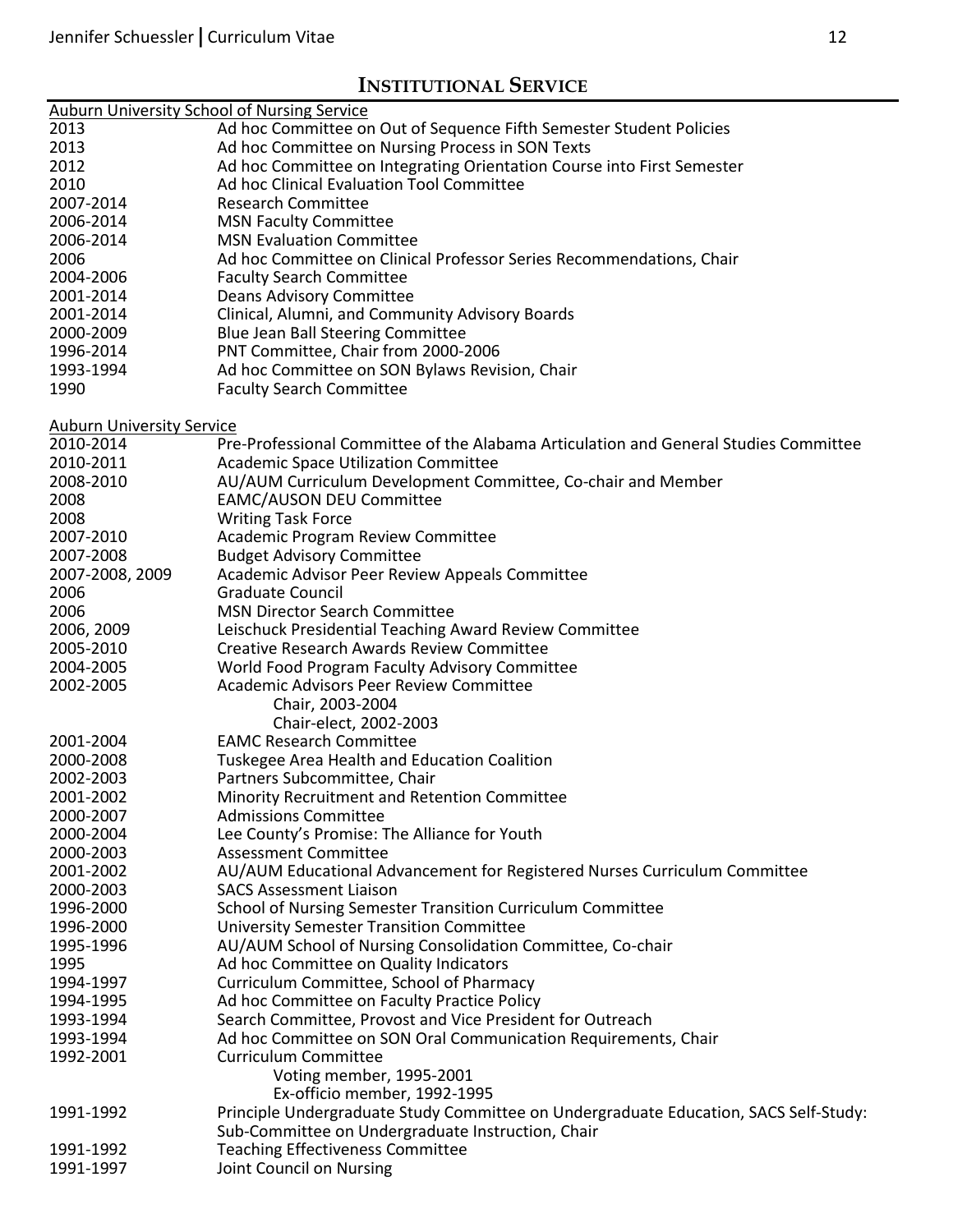University of Alabama Capstone College of Nursing Service Responsibilities *Served on 11 committees between 1984-1988; list available upon request.*

## **PROFESSIONAL CONSULTATION AND COMMUNITY SERVICE**

| THS SON UWG Faculty Development Work Shop<br>• Member of Panel Discussing The Scholarship of Teaching                                                                                                                                                                                                                                   | October 23, 2017                                         |
|-----------------------------------------------------------------------------------------------------------------------------------------------------------------------------------------------------------------------------------------------------------------------------------------------------------------------------------------|----------------------------------------------------------|
| Tanner Health System Get Healthy, Live Well Community Coalition<br>• Chair, Access to Care Committee                                                                                                                                                                                                                                    | 2016-2018                                                |
| <b>Manuscript Reviewer</b><br>• Japan Journal of Nursing Science<br>• Critical Care Nurse, Heart & Lung, and Applied Nursing Research<br>• Recognized as one of the top 10% of reviewers for Applied Nursing Research<br>• International Journal of Cardiology and International Journal of Nursing<br>Scholarship<br>• Nursing Outlook | 2011-2013<br>2008-2019<br>2016<br>2008-2019<br>2005-2014 |
| Research Poster Review Panel for the American Association of Critical Care<br>Nurses National Teaching Institute Annual Continuing Education Conference                                                                                                                                                                                 | 2013-2014                                                |
| Review of Morton/Fontaine - Critical Care Nursing: A Holistic Approach and<br>Osborne - Medical Surgical Nursing: Preparation for Practice. Textbooks by<br>Lippincott, Williams, and Wilkins.                                                                                                                                          | 2007                                                     |
| Selected as a Nursing Research Grant reviewer by the American Nurses Foundation                                                                                                                                                                                                                                                         | 2007-2010                                                |
| Selected as an assessment writer for Essentials of Critical Care Orientation, a<br>nationwide online program of the American Association of Critical Care Nursing                                                                                                                                                                       | 2007                                                     |
| Reviewer of Nursing Research: Conduct and Utilization and The Nursing Process<br>textbooks for Lippincott, Williams, and Wilkins.                                                                                                                                                                                                       | 2005                                                     |
| Reviewer of critical care nursing textbooks for Mosby Publishing, St. Louis, MO                                                                                                                                                                                                                                                         | 1999-2001                                                |
| Clinical research mentor for graduate students in nurse practitioner program<br>University of Alabama at Birmingham                                                                                                                                                                                                                     | 1994-1995                                                |
| Manuscript reviewer for Focus on Critical Care                                                                                                                                                                                                                                                                                          | 1990-1995                                                |
| Reviewer of the second edition of the CORE Review for Critical Care Nursing<br>Joann Grif Alspach, Editor                                                                                                                                                                                                                               | 1991                                                     |
| Item writer service of the American Association of Critical<br>Care Nurses. Responsible for developing items for the CCRN exam                                                                                                                                                                                                          | 1990                                                     |
| Appointed to the American Association of Critical Care Nurses' Exam Development<br>Committee. Responsible for writing and reviewing test items for the CCRN exam                                                                                                                                                                        | 1990                                                     |

# **PROFESSIONAL GROWTH AND DEVELOPMENT**

*List of major professional conferences attended and CE activity is limited to the last 12 years, but the entire list is available on request. Information on numerous webinars and MOOCs and 1 – 2 contact hour seminars for professional CE list also available upon request.*

National League for Nursing's Education Summit, Washington, DC. September 2019

American Association of Colleges of Nursing Master's Education Conference, Tampa. February 2019 FL.